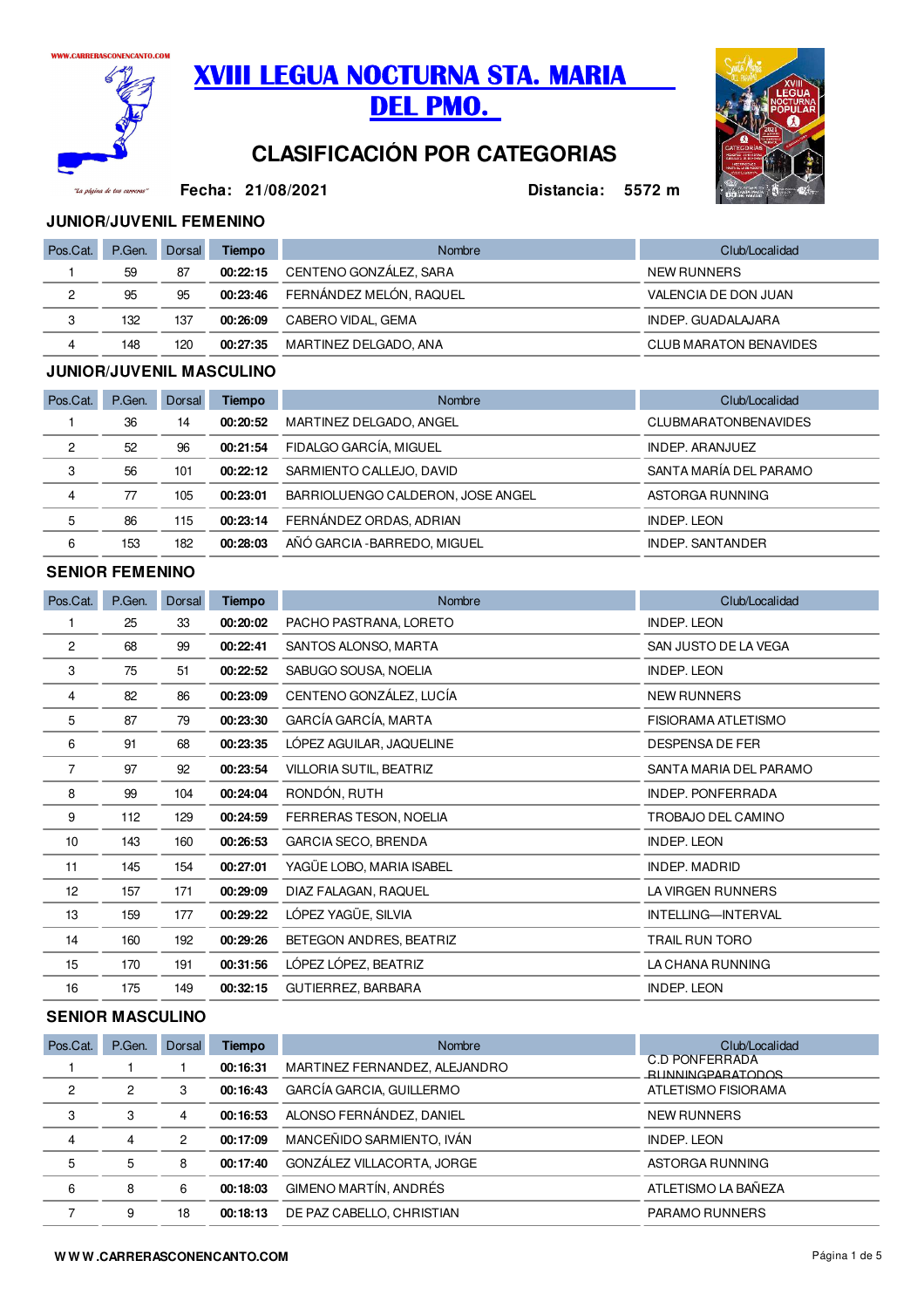## **SENIOR MASCULINO**

| Pos.Cat. | P.Gen. | Dorsal | <b>Tiempo</b> | Nombre                            | Club/Localidad              |
|----------|--------|--------|---------------|-----------------------------------|-----------------------------|
| 8        | 10     | 196    | 00:18:29      | MORLA SAN JUAN, SERGIO            | CLUB ATLETISMO LEON         |
| 9        | 11     | 11     | 00:18:32      | RAMÓN TRIGAL, MARIO               | SANTA MARÍA DEL PÁRAMO      |
| 10       | 14     | 16     | 00:18:40      | PÉREZ ABASCAL, ANTONIO            | <b>LIERGANES</b>            |
| 11       | 15     | 19     | 00:18:48      | MARTINEZ GRANDE, DANIEL           | PARAMO RUNNERS              |
| 12       | 16     | 5      | 00:18:55      | CARRO RODRÍGUEZ, SERGIO           | SUANZES SAN BLAS            |
| 13       | 17     | 34     | 00:18:59      | MOLERO DEL VALLE, CRISTIAN        | <b>INDEP. LEON</b>          |
| 14       | 20     | 12     | 00:19:34      | MONTALVILLO MAUREL, EDUARDO       | UNIVERSIDAD LEON            |
| 15       | 22     | 23     | 00:19:46      | MARTÍNEZ RODRÍGUEZ, VÍCTOR        | CENADOR RUA NOVA RUNNING    |
| 16       | 28     | 10     | 00:20:18      | CARRERA FERNÁNDEZ, JUAN MANUEL    | <b>LEON CORRE</b>           |
| 17       | 31     | 49     | 00:20:30      | GARCÍA GARCÍA, FERNANDO           | FISIORAMA ATLETISMO         |
| 18       | 32     | 37     | 00:20:31      | GRANDE CHAMORRO, ÁLVARO           | INDEP. BERCIANOS DEL PÁRAMO |
| 19       | 33     | 28     | 00:20:43      | PÉREZ MELCÓN, VÍCTOR              | <b>INDEP. LEON</b>          |
| 20       | 39     | 52     | 00:20:56      | RÍOS DEL CAÑO, JOSE MANUEL        | SANTA MARÍA DEL PÁRAMO      |
| 21       | 42     | 42     | 00:21:05      | GONZÁLEZ GONZÁLEZ, PABLO          | SANTA MARÍA DEL PÁRAMO      |
| 22       | 47     | 76     | 00:21:29      | PÁRAMO AGUADO, ADRIÁN             | C. D. VAGOS PERMANENTES     |
| 23       | 49     | 39     | 00:21:34      | FERNÁNDEZ FERNANDEZ, MANUEL       | LA VIRGEN DEL CAMINO        |
| 24       | 51     | 46     | 00:21:50      | MANCHA GONZÁLEZ, ALBERTO          | CENADOR RÚA NOVA RUNNING    |
| 25       | 58     | 73     | 00:22:13      | CRESPO LOPEZ, RUBÉN               | RUNNING PARA TODOS          |
| 26       | 60     | 83     | 00:22:16      | FERNANDEZ SUAREZ, JAVIER          | <b>INDEP. LEON</b>          |
| 27       | 61     | 64     | 00:22:20      | ALONSO PÉREZ, DIEGO               | SANTA MARIA DEL PÁRAMO      |
| 28       | 65     | 63     | 00:22:30      | ALONSO PÉREZ, ALEJANDRO           | SANTA MARIA DEL PÁRAMO      |
| 29       | 70     | 69     | 00:22:46      | GORGOJO CASTRILLO, CHRISTIAN      | <b>INDEP. LEON</b>          |
| 30       | 71     | 98     | 00:22:46      | MATA NICOLÁS, RUBÉN               | <b>INDEP. LEON</b>          |
| 31       | 73     | 65     | 00:22:49      | VILLAZALA MERINO, SERGIO          | SANTA MARÍA DEL PARAMO      |
| 32       | 84     | 102    | 00:23:11      | LÓPEZ GONZÁLEZ, RUBÉN             | VEGAS DEL CONDADO           |
| 33       | 89     | 47     | 00:23:34      | SABUGO SOUSA, JORGE               | CLUB ATLETISMO LEÓN         |
| 34       | 93     | 71     | 00:23:39      | ALONSO DEL CORRAL, FERNANDO       | SANT ADRIÀ DE BESÒS         |
| 35       | 102    | 25     | 00:24:11      | FERNÁNDEZ SANTOS, ALEJANDRO       | FOJEDO DEL PÁRAMO           |
| 36       | 110    | 107    | 00:24:47      | GUERRA FERNÁNDEZ, GABRIEL         | SANTA MARÍA DEL PÁRAMO      |
| 37       | 118    | 111    | 00:25:19      | BENÍTEZ ANDRADES, JOSÉ ALBERTO    | <b>INDEP. LEON</b>          |
| 38       | 126    | 128    | 00:25:52      | NATAL CABELLO, JORGE              | SANTA MARÍA DEL PÁRAMO      |
| 39       | 130    | 29     | 00:26:05      | LISTE VINAYO, MARCO               | <b>INDEP. LEON</b>          |
| 40       | 142    | 159    | 00:26:52      | MELON DE LA FUENTE, ISIDRO JAVIER | <b>INDEP. LEON</b>          |
| 41       | 144    | 169    | 00:26:54      | LIZARZA ARTOLA, IÑIGO             | URDIALES DEL PARAMO         |
| 42       | 149    | 158    | 00:27:49      | FERNANDEZ CASADO, FERNANDO        | <b>INDEP. LEON</b>          |
| 43       | 174    | 178    | 00:32:14      | PRIETO HERRERO, PEDRO             | <b>INDEP. LEON</b>          |
| 44       | 176    | 148    | 00:32:16      | RIVERO, ADOLFO                    | <b>INDEP. LEON</b>          |

## **VETERANAS "A" FEMENINO**

| Pos.Cat.       | P.Gen. | Dorsal | <b>Tiempo</b> | <b>Nombre</b>             | Club/Localidad         |
|----------------|--------|--------|---------------|---------------------------|------------------------|
|                | 41     | 32     | 00:21:03      | CALVETE PRIETO, ELENA     | VINO DE TORO           |
| $\overline{2}$ | 78     | 53     | 00:23:02      | FERNÁNDEZ GRANDE, VANESA  | SANTA MARÍA DEL PÁRAMO |
| 3              | 103    | 62     | 00:24:15      | ARDURA ALVAREZ, ISABEL    | LA DESPENSA DE FER     |
| 4              | 109    | 74     | 00:24:27      | RUBIO ÁLVAREZ, OLGA       | <b>INDEP. LEON</b>     |
| 5              | 116    | 134    | 00:25:10      | SARMIENTO HONRADO, SUSANA | NUNCA CORRERÁS SOLO    |
| 6              | 128    | 139    | 00:25:52      | OTERO ALVAREZ, LETICIA    | LA CEREZAL TEAM        |
|                | 135    | 113    | 00:26:14      | MELENDO MATÍAS. PILAR     | INDEP. TORRELODONES    |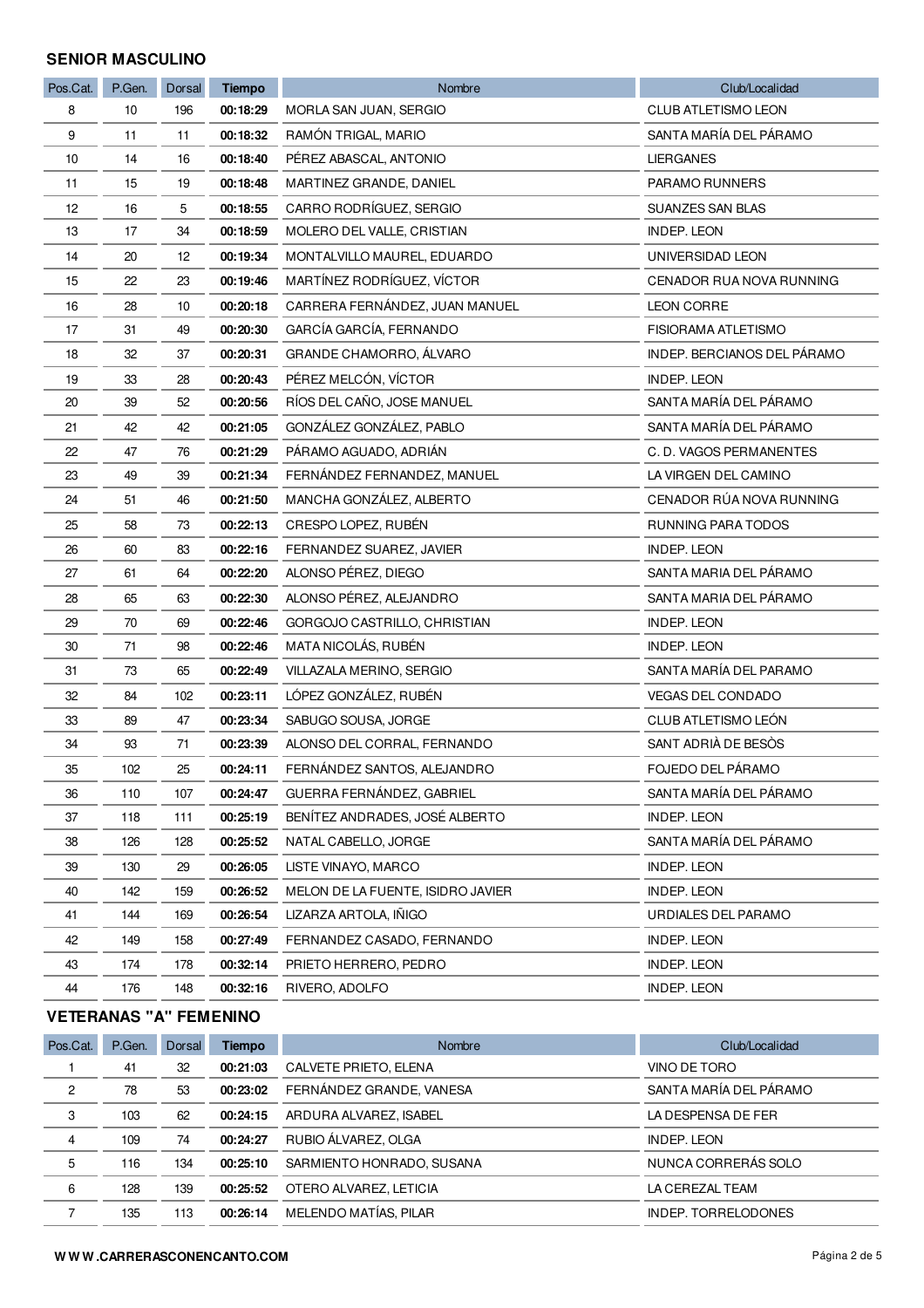## **VETERANAS "A" FEMENINO**

| Pos.Cat. | P.Gen. | Dorsal | <b>Tiempo</b> | <b>Nombre</b>               | Club/Localidad            |
|----------|--------|--------|---------------|-----------------------------|---------------------------|
| 8        | 136    | 161    | 00:26:19      | GÓMEZ MAYO, ELENA           | MUJERES RUNNING LA BAÑEZA |
| 9        | 139    | 125    | 00:26:44      | ALONSO LOPEZ, ANA BELEN     | <b>INDEP. LUGONES</b>     |
| 10       | 140    | 184    | 00:26:44      | PUENTE MARTÍNEZ, LAYDA      | <b>INDEP. ASTORGA</b>     |
| 11       | 147    | 146    | 00:27:30      | ARCHELÓS ALVARO, MIRIAM     | LA VIRGEN RUNNERS         |
| 12       | 150    | 183    | 00:28:01      | GARCIA-BARREDO PEREZ, ANA   | <b>INDEP, SANTANDER</b>   |
| 13       | 154    | 144    | 00:28:18      | MARTÍNEZ GAITERO, ESPERANZA | <b>INDEP. CAMPAZAS</b>    |
| 14       | 161    | 155    | 00:29:38      | HERRERO UDAONDO, CONSTANZA  | CORRE CON NOSOTRAS        |
| 15       | 163    | 135    | 00:29:57      | HERRERO GONZALEZ, LOLY      | <b>INDEPENDIENTE</b>      |
| 16       | 166    | 172    | 00:30:50      | GONZÁLEZ ALVAREZ, EVA MARIA | VALENCIA DE DON JUAN      |
| 17       | 169    | 193    | 00:31:53      | GÓMEZ GUTIÉRREZ, MANUELA    | MONTEJOS DEL CAMINO       |
| 18       | 172    | 194    | 00:32:13      | PANTOJA GONZALEZ, CRISTINA  | <b>VIRGEN DEL CAMINO</b>  |
| 19       | 177    | 185    | 00:33:01      | MIGUÉLEZ SANTOS, ANA BELÉN  | INDEP. LA BAÑEZA          |

## **VETERANOS "A" MASCULINO**

| Pos.Cat.       | P.Gen. | Dorsal | <b>Tiempo</b> | Nombre                               | Club/Localidad                 |
|----------------|--------|--------|---------------|--------------------------------------|--------------------------------|
| $\mathbf{1}$   | 6      | 7      | 00:17:52      | CORDERO BONITO, MÁXIMO               | LA CEREZAL TEAM                |
| $\overline{c}$ | 7      | 9      | 00:17:59      | TURIENZO GONZÁLEZ, HUGO              | ATLETISMO LA BAÑEZA            |
| 3              | 12     | 20     | 00:18:36      | GARCIA FIDALGO, JUAN JOSE            | RACING LEÓN                    |
| 4              | 13     | 13     | 00:18:38      | RABADAN ENRIQUEZ, JOSE ÁNGEL         | VINO DE TORO                   |
| 5              | 18     | 15     | 00:19:20      | GAVELA GARCÍA, ROBERTO               | <b>INTELLING-INTERVAL</b>      |
| 6              | 21     | 21     | 00:19:45      | CORDERO FERNÁNDEZ, SERGIO            | <b>INDEP. VALDERAS</b>         |
| 7              | 23     | 38     | 00:19:47      | FERNANDEZ DOMINGUEZ, JAVIER          | INDEP. ARGANDA DEL REY         |
| 8              | 24     | 30     | 00:19:52      | CUEVAS JUAN, PEDRO                   | 220 PPM SANTA MARÍA DEL PARAMO |
| 9              | 26     | 24     | 00:20:06      | RODRIGUEZ GONZALO, DANIEL            | <b>SCD RIBADESELLA</b>         |
| 10             | 27     | 44     | 00:20:17      | RIVERO TASCON, ROGELIO               | LEONES A LA CARRERA            |
| 11             | 29     | 48     | 00:20:19      | FERRERO CUETO, JUAN CARLOS           | CLUB ATLETISMO LEÓN            |
| 12             | 30     | 40     | 00:20:24      | BELMAR RAMÍREZ, CARLOS               | RUNNERS MADRID RÍO             |
| 13             | 34     | 27     | 00:20:44      | ROBLES GARRIDO, JOSE MARIA           | <b>INDEP. LEON</b>             |
| 14             | 35     | 17     | 00:20:49      | ALVAREZ MARTÍNEZ, JUAN               | NEW RUNNERS                    |
| 15             | 40     | 43     | 00:21:00      | CARRASCAL MARTÍN, CARLOS             | <b>INDEP. VITORIA</b>          |
| 16             | 45     | 55     | 00:21:20      | <b>GONZALEZ ANTON, DAVID</b>         | VALDESANDINAS-XTREM            |
| 17             | 48     | 60     | 00:21:30      | MAYO CARBALLEIRA, RUBEN              | INDEP. BADALONA                |
| 18             | 53     | 57     | 00:21:56      | <b>GRANDE MADRID, SERGIO</b>         | PARAMO RUNNERS                 |
| 19             | 54     | 61     | 00:22:03      | DEL RIO SANTOS, SERGIO               | INDEP.LA BAÑEZA                |
| 20             | 55     | 131    | 00:22:11      | SANTOS DEL POZO, FRANCISCO JAVIER    | INDEP. ALCORCÓN                |
| 21             | 57     | 116    | 00:22:13      | NAVEIRAS VALDES, JOSE ANTONIO        | <b>INDEP. LEON</b>             |
| 22             | 63     | 109    | 00:22:21      | FERNANDEZ DIEZ, JOSE JAVIET          | <b>VILLADA RUNNING</b>         |
| 23             | 76     | 114    | 00:22:57      | RAMOS SASTRE, ANTONIO                | VILLAR DEL YERMO               |
| 24             | 79     | 80     | 00:23:02      | GONZÁLEZ FERNÁNDEZ, FRANCISCO MANUEL | LA DESPENSA DE FER             |
| 25             | 80     | 88     | 00:23:07      | SUTIL SARMIENTO, CARLOS              | NUNCA CORRERÁS SOLO            |
| 26             | 81     | 156    | 00:23:09      | MACHO MARTÍNEZ, JOSÉ CARLOS          | INDEP. LA BAÑEZA               |
| 27             | 83     | 84     | 00:23:10      | PRIETO BARRIENTOS, JUAN JOSE         | <b>NEW RUNNERS</b>             |
| 28             | 85     | 66     | 00:23:11      | DOMINGUEZ BERJON, JOSE               | ALCON ORIENTACIÓN              |
| 29             | 88     | 100    | 00:23:31      | <b>GARCIA RAMOS, LEONCIO</b>         | SAN JUSTO DE LA VEGA           |
| 30             | 90     | 77     | 00:23:34      | RODRÍGUEZ PASCUAL, CARLOS            | C.D. COYANZA                   |
| 31             | 96     | 94     | 00:23:52      | SEVILLANO RUBIO, DIEGO               | <b>VALDESANDINAS XTREME</b>    |
| 32             | 101    | 117    | 00:24:10      | ALONSO VEGA, ALFONSO                 | SANTOVENIA DE LA VALDONCINA    |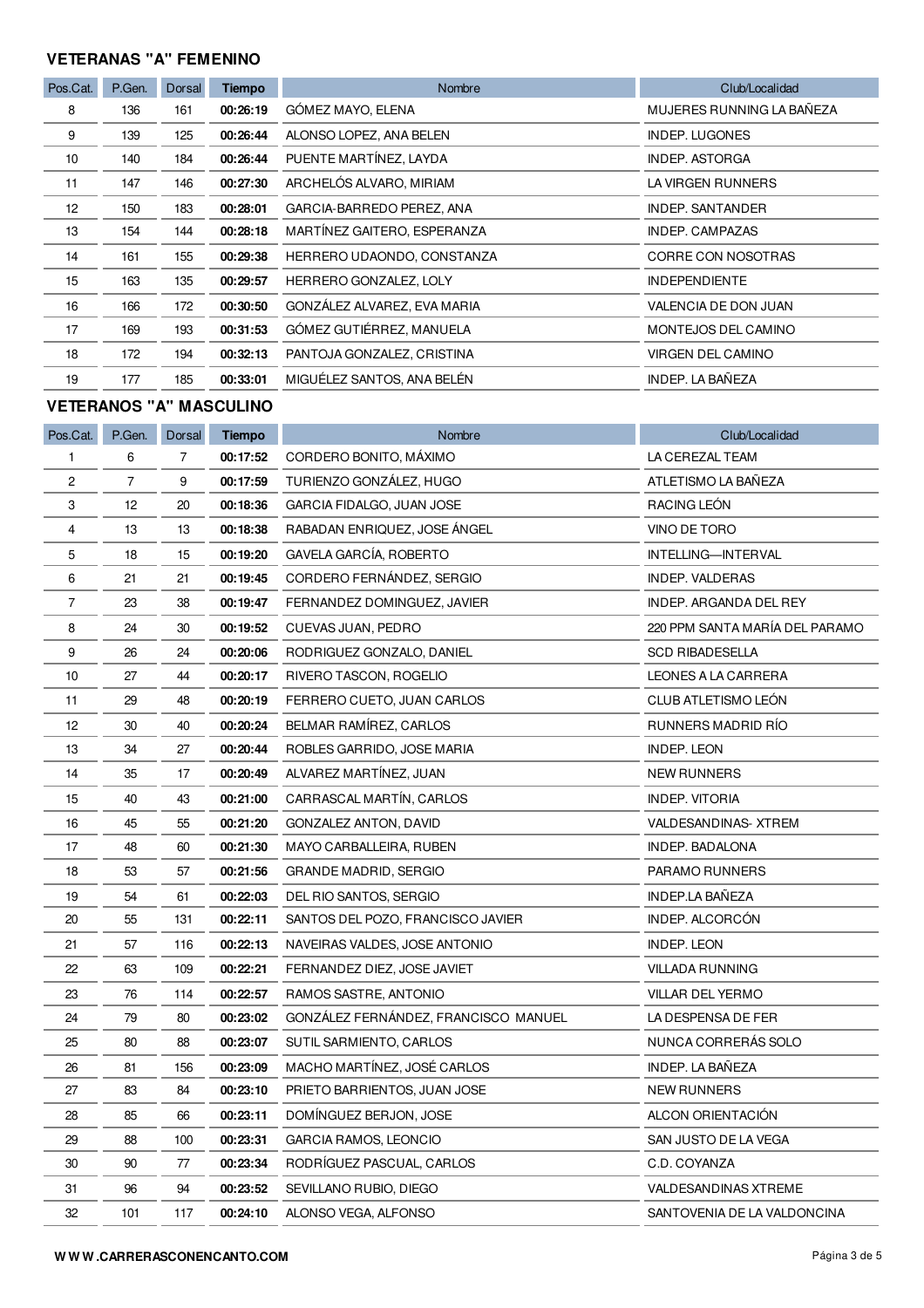## **VETERANOS "A" MASCULINO**

| Pos.Cat. | P.Gen. | Dorsal | <b>Tiempo</b> | <b>Nombre</b>                  | Club/Localidad           |
|----------|--------|--------|---------------|--------------------------------|--------------------------|
| 33       | 105    | 97     | 00:24:18      | ALONSO FERNANDEZ, LUIS         | <b>INDEPENDIENTE</b>     |
| 34       | 107    | 197    | 00:24:25      | MARTIN CALVO, JESUS MARIA      | <b>INDEP. BASAURI</b>    |
| 35       | 108    | 132    | 00:24:27      | GONZÁLEZ ALEGRE, JOSÉ LUIS     | TORREJÓN DE ARDOZ        |
| 36       | 115    | 133    | 00:25:09      | FERNÁNDEZ FERNANDEZ, ROBERTO   | CELADILLA DEL PARAMO     |
| 37       | 119    | 93     | 00:25:19      | PUENTE MARIN, LUIS             | <b>SOLTRA</b>            |
| 38       | 127    | 138    | 00:25:52      | LÓPEZ DE DIOS, FRANCISCO       | LA CEREZAL TEAM          |
| 39       | 134    | 157    | 00:26:11      | MACHO MARTÍNEZ, MANUEL ANTONIO | <b>INDEP. LA BAÑEZA</b>  |
| 40       | 137    | 106    | 00:26:32      | LÓPEZ FERNÁNDEZ, JOSE ANTONIO  | CENADOR RUA NOVA RUNNING |
| 41       | 152    | 181    | 00:28:03      | AÑÓ GARCÍA, MIGUEL             | <b>INDEP. SANTANDER</b>  |
| 42       | 156    | 143    | 00:28:57      | LAGO LAMAS, FERNANDO           | INDEP. OVIEDO            |
| 43       | 158    | 173    | 00:29:15      | FERNANDEZ MARTINEZ, OSCAR      | NUNCA CORRERAS SOLO      |
| 44       | 173    | 174    | 00:32:13      | GONZALEZ GONZALEZ, JOSE MARIA  | NUNCA CORRERAS SOLO      |

## **VETERANAS "B" FEMENINO**

| Pos.Cat.       | P.Gen. | <b>Dorsal</b> | <b>Tiempo</b> | Nombre                         | Club/Localidad            |
|----------------|--------|---------------|---------------|--------------------------------|---------------------------|
|                | 92     | 112           | 00:23:37      | DE VEGA MERINO, MARÍA JESÚS    | <b>INDEP. LEON</b>        |
| 2              | 129    | 126           | 00:26:03      | SUTIL SARMIENTO, MARIA AZUCENA | NUNCA CORRERÁS SÓLO       |
| 3              | 138    | 124           | 00:26:39      | DE LA FUENTE PÉREZ, NOEMI      | LA DESPENSA DE FER        |
| 4              | 164    | 165           | 00:29:59      | FERNÁNDEZ GRANDE, YOLANDA      | SANTA MARÍA DEL PÁRAMO    |
| 5              | 165    | 163           | 00:30:23      | CANTÓN JUAN, CONCHI            | SANTA MARÍA DEL PÁRAMO    |
| 6              | 168    | 164           | 00:31:53      | DE PAZ MORALES, JOSEFA         | SANTA MARÍA DEL PÁRAMO    |
| $\overline{7}$ | 178    | 189           | 00:33:02      | SANJUAN BOLAÑOS, AURELIA       | MUJERES RUNNING LA BAÑEZA |
| 8              | 179    | 186           | 00:35:20      | PEREZ MARTINEZ, CONCHI         | MUJERES RUNNING LA BAÑEZA |
| 9              | 180    | 195           | 00:43:22      | GONZÁLEZ DELGADO, MARGARITA    | MUJERES RUNNING LA BAÑEZA |

# **VETERANOS "B" MASCULINO**

| Pos.Cat.       | P.Gen. | Dorsal | <b>Tiempo</b> | Nombre                               | Club/Localidad                |
|----------------|--------|--------|---------------|--------------------------------------|-------------------------------|
| 1              | 19     | 35     | 00:19:21      | CONEJO MURCIEGO, SILVESTRE           | <b>INDEP. LUGONES</b>         |
| 2              | 37     | 26     | 00:20:52      | FIDALGO ALONSO, FERNANDO             | LA DESPENSA DE FER            |
| 3              | 38     | 59     | 00:20:53      | NÚÑEZ RODRÍGUEZ, PEDRÍN              | LA DESPENSA DE FER            |
| 4              | 43     | 36     | 00:21:06      | CARRION ALONSO, ANGEL LUIS           | <b>INDEP. MADRID</b>          |
| 5              | 44     | 41     | 00:21:20      | CABAÑEROS ROBLES, RAFAEL             | <b>VETUSTA</b>                |
| 6              | 46     | 72     | 00:21:21      | FERNÁNDEZ GARMON, JESÚS ELOY         | SANTA MARIA DEL PARAMO        |
| $\overline{7}$ | 50     | 50     | 00:21:43      | MARCOS GARCÍA, MARIO                 | <b>INDEP. LEON</b>            |
| 8              | 62     | 45     | 00:22:20      | DE PRADO CASCALLANA, BENITO          | ASTORGA RUNNING               |
| 9              | 64     | 167    | 00:22:29      | GALLEGO GONZÁLEZ, JOSÉ AMABLE        | TRICAN BAÑEZA                 |
| 10             | 66     | 75     | 00:22:35      | MANCEÑIDO DEL POZO, JOSÉ LUIS        | ATLETISMO UTEBO               |
| 11             | 67     | 85     | 00:22:40      | CENTENO ÁLVAREZ, MÁXIMO              | <b>NEW RUNNERS</b>            |
| 12             | 69     | 67     | 00:22:42      | GARCIA FERNANDEZ, MIGUEL ANGEL       | <b>BOO DE PIELAGOS</b>        |
| 13             | 72     | 54     | 00:22:47      | RODRIGUEZ TORRES, CARLOS             | LA DESPENSA DE FER            |
| 14             | 74     | 81     | 00:22:51      | GARCIA GORGOJO, ANTONIO              | <b>INDEP. LEON</b>            |
| 15             | 94     | 90     | 00:23:44      | GÓMEZ MUÑIZ, AURELIO                 | <b>INDEP. TORENO</b>          |
| 16             | 98     | 82     | 00:23:56      | GONZALEZ GOMEZ, HERNANDO             | <b>INDEP. LEON</b>            |
| 17             | 100    | 140    | 00:24:09      | BRAVO SANTAMARTA, JOSÉ MARIO         | CALZADILLA DE LOS HERMANILLOS |
| 18             | 104    | 103    | 00:24:18      | TXILLIDA FDZ DE ARROIABE, JOSE ANGEL | <b>INDEP. VITORIA</b>         |
| 19             | 106    | 130    | 00:24:22      | POLLEDO HERNANDO, JUAN CARLOS        | <b>INDEP. LEON</b>            |
| 20             | 111    | 89     | 00:24:53      | ALBA LAGO, ANTONIO                   | SAN MIGUEL DEL CAMINO         |
| 21             | 113    | 108    | 00:25:03      | ALIJA PÉREZ, JOSÉ MANUEL             | VALENCIA DE DON JUAN          |